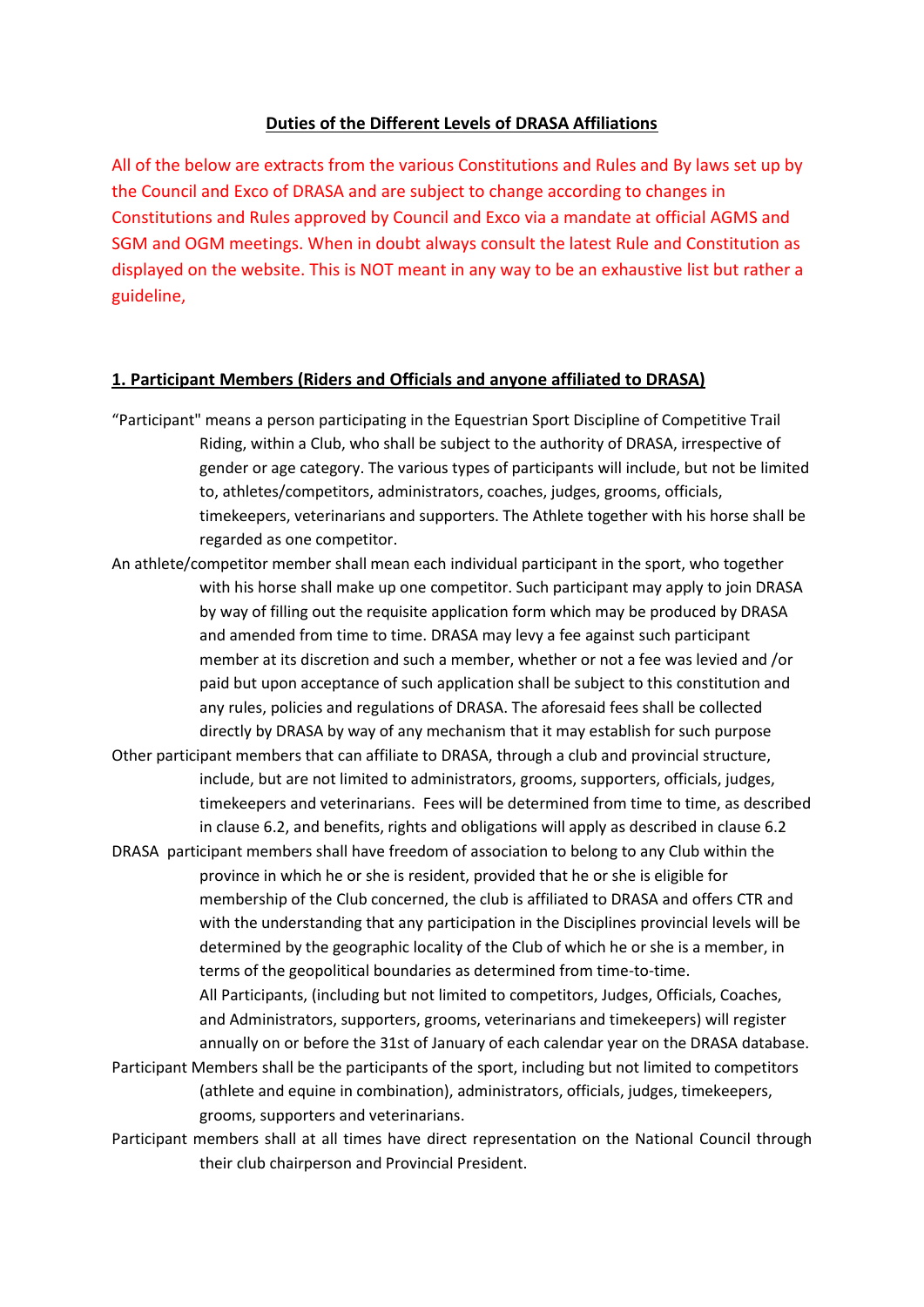## **You, as a rider, are responsible to know the rules of DRASA and the ride you are participating in.**

## **2. Clubs**

- "Club" means any Equestrian club which caters for the Competitive Trail Riding Discipline in a local district or Provincial area and which is a member of the District and/or Provincial Association for CTR, and has fulfilled the specific requirements of DRASA as contained in this Constitution
- Clubs seeking CTR benefits affiliate to DRASA, but are also constituent members of CTR Provincial Associations.
- The members of DRASA shall be Constituent Members, being the Provincial Discipline Associations and in the case where a province does not have a Provincial Discipline Association, the Clubs in that province will be deemed the constituent member for that province, as defined in this Constitution.
- Each of the Provincial DRASA Associations shall consist of duly elected Representatives, representing the various affiliated clubs situated within their respective geo-political demarcations. In the case where a province has only one club, the club will operate as a constituent member for that province, until such time as other clubs form and a provincial association can be constituted by the said clubs.
- Constituent Members shall be those members as defined by their geopolitical areas and made up of their clubs as set out in this constitution

The jurisdictions of Constituent Members shall be limited by the boundaries of the provinces

Clubs have a responsibility to communicate all information from the Provincial Council and National Office to members , as well as to collate voting and queries from their members to Provincial council and National where requested. Clubs are the first portal of entrance to DRASA and as such have a huge responsibility to upholding the spirit and code of conduct of the sport.

Any club can affiliate to DRASA to offer CTR as a sport within a Club. Criteria for affiliation will be set as: hosting one (1) event per annum, having 2 judges trained by DRASA, nominating one member to stand on the club Exco who is affiliated to DRASA and acts as the DRASA representative and will thus represent the Club on the DRASA Provincial Council. The Club Affiliation documents with all attachments will have to be completed and submitted to the Provincial Council for approval. Clubs will have to apply for renewal each year.

Please read the HOW to start a DRASA Club as well as the DRASA Service Level agreement and DRASA Club Affiliations Documents on the Website. All Rides/Events must be sanctioned and all entry is through the DRASA website.

Clubs administer their own events on the website (entries, payments and club functions) See the Administrators Guide to the Website

### **Clubs Host events/Rides and must follow the below Rules:**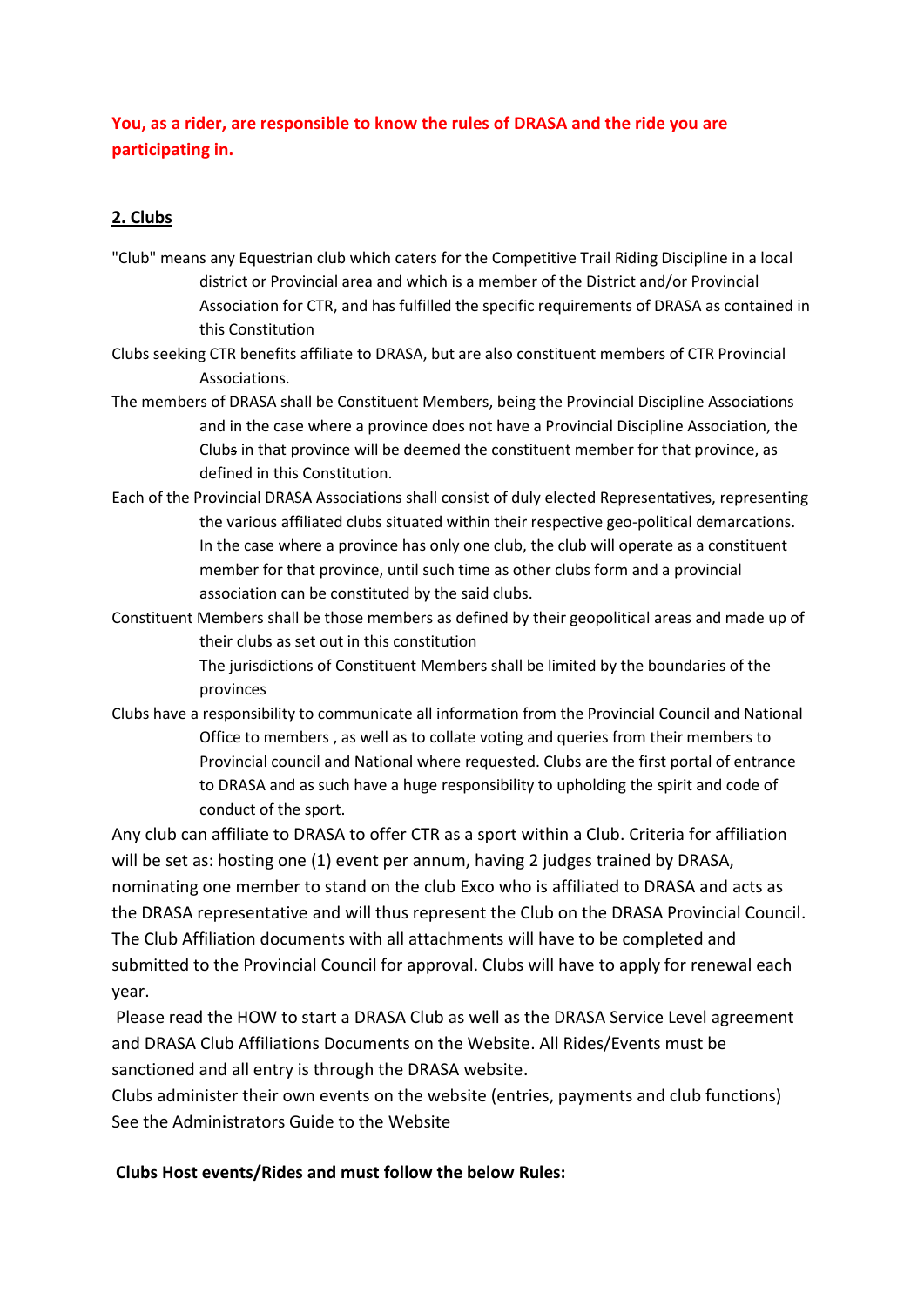9.1. Veterinarian. For horse welfare reasons, a ride cannot take place without two (2) Veterinarians present.

9.2. Measurement of Kilometres**.** Distances should be measured accurately, not estimated.

9.3. Watering Areas. There should be adequate watering places on the trail, at least every 5 to 7 km's.

9.4. Trail Markings.

- 9.4.1. Materials should be able to withstand wind and rain.
- 9.4.2. Directional Arrows and mileage markers should be waterproof if possible.
- 9.4.3. Arrows should always be used at any junction of trails and should be followed within 100 m or less with a confidence marker to assure riders that they have turned correctly.
- 9.4.4. At a point where there are any side trails showing either side of the main trail, a marker in sight ahead should be used to assure riders that they should stay on the main trail or lime spread across the entrance to the side trail to prevent riders turning in.
- 9.4.5. Try to keep markings on the LEFT side of the trail in the direction to be ridden.
- 9.4.6. When the trail is being used with equines going in both directions, markings should be on BOTH sides of the trail and the Trail must be wide enough and safe enough to facilitate passing in two directions.

9.5. Minimum Distance: Differs for levels of participation

9.6. Time Penalties for finishing under or over time are deducted.

9.7. Overtime Disqualification for more than one-half hour over the allotted time for the ride as set by ride management

# **Clubs must ensure they have the following Ride Personnel at each Ride they Host**

10.1. Ride Manager.

- 10.1.1. The Ride Manager carries out the duties of putting on a ride and functions as the enforcer of the rules and guidelines.
- 10.1.2. The Ride Manager is responsible for discussing rule interpretations and clarifications with all affected parties.
- 10.1.3. The Ride Manager must file a report to DRASA after each ride.
- 10.1.4. The Ride Manager may not Judge a Ride, but may be the Timer, or Starter.
- 10.2. Recorders.
	- 10.2.1. If Recorders are necessary they shall record the findings of the judges on the DRASA Score Sheets or APP and should be available for assistance at time of final scoring.

10.3. Farrier.

10.3.1. It is recommended that a Farrier be available for the entire ride, or at selected times such as prior to the ride start.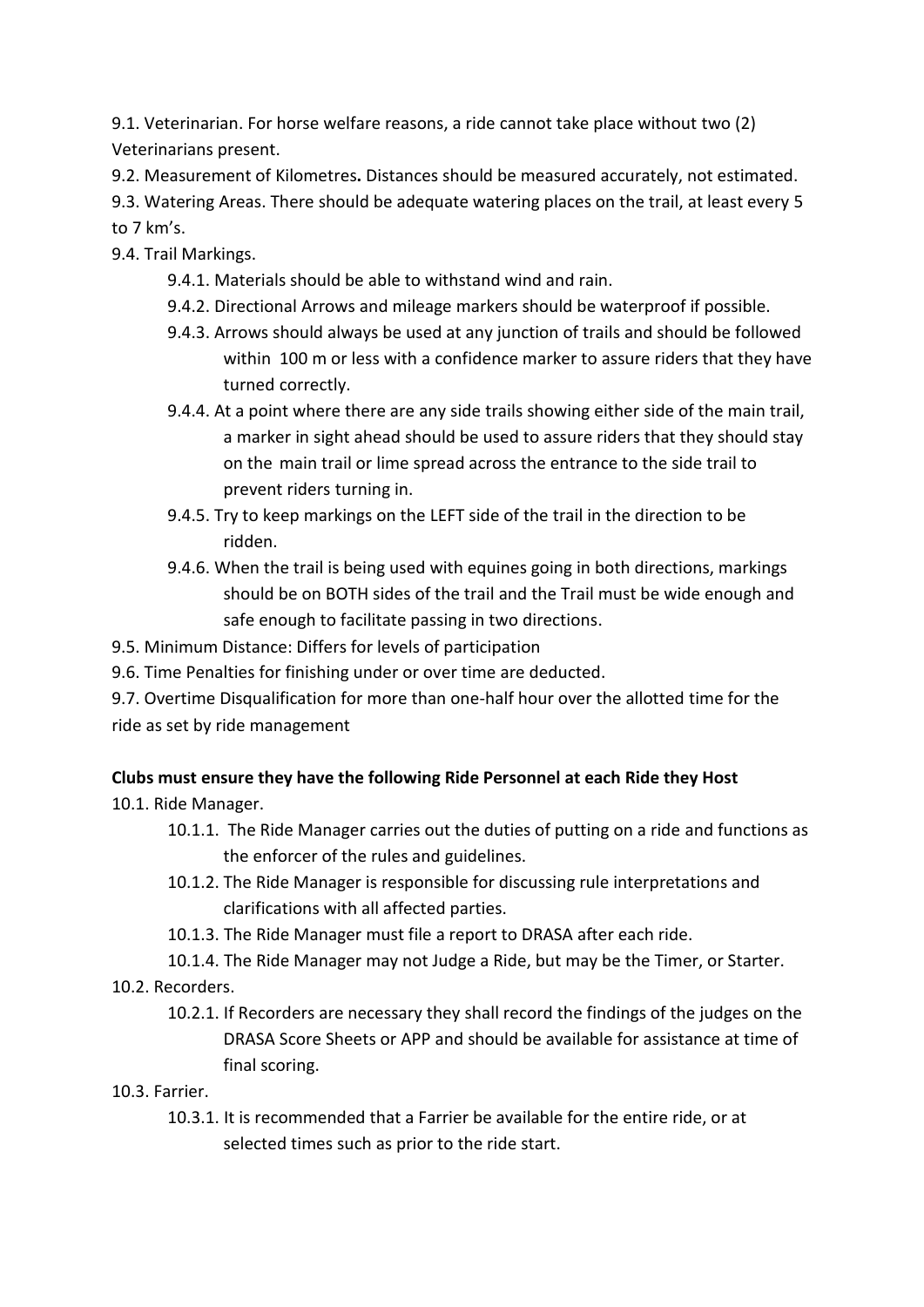- 10.3.2. If no farrier is available, the contestants should be so notified in advance of the ride.
- 10.3.3. All shoeing expenses shall be paid by the rider
- 10.4. Starter
	- 10.4.1. Starter shall call the equines to the starting line in order of their departure.
	- 10.4.2. Permission to change starting order must be obtained from Ride Management.
	- 10.4.3. Riders of Stallions may choose to start at the end of the starting order.
	- 10.4.4. Ride Management may decree that Junior Riders under 12 years of age, accompanied by their Adult Riders, must start at the end of the starting order.
- 10.5. Timekeeper.
	- 10.5.1. Timekeeper and Starter may be the same person or the duties may be divided.
	- 10.5.2. The timekeeper must keep an accurate record of start and finish time of each contestant and calculate anytime penalties, if incurred, for recording on contestants score sheets.
	- 10.5.3. Any official, unscheduled holds on the trail shall be timed by a ride official and credited to the Contestant(s).
- 10.6. Pulse Monitor. (NOT mandatory)
	- 10.6.1. The PM must take the Equines Pulse with a handheld HRM at the entrance to the Vetting area.
	- 10.6.2. The Heart Rate/Pulse will be viewed by the Rider and PM and then recorded on the Vet card.
	- 10.6.3. If the rider queries the Heart Rate displayed it may be taken once more only.
	- 10.6.4. Both Heart Rates must be noted on the Vet Card.
	- 10.6.5. If the Heart Rate is 60bpm or below, the equine and rider may proceed to the Vet for veterinary judging.
	- 10.6.6. If the HR is above 60bpm the vet must IMMEDIATELY be informed and although the equine is disqualified due to high pulse the Veterinarian must examine the equine
- 10.7. Vets.
	- 10.7.1. Two (2) veterinarians (one which is a treatment vet) must be at every event.
	- 10.7.2. Any event where rider numbers exceed 30 riders must have 1 more line vet.
	- 10.7.3. Any treatment disqualifies an equine immediately.
	- 10.7.4. Any treatment of an equine by either line veterinary or treatment veterinarian shall be at owner's expense
- 10.8. Ride Secretary
	- 10.8.1.The Ride Secretary sends out entry forms, receives, and acknowledges entries when applicable, is responsible for initial information entered on the score sheets (names of riders equines, etc.), sees that judges have all pertinent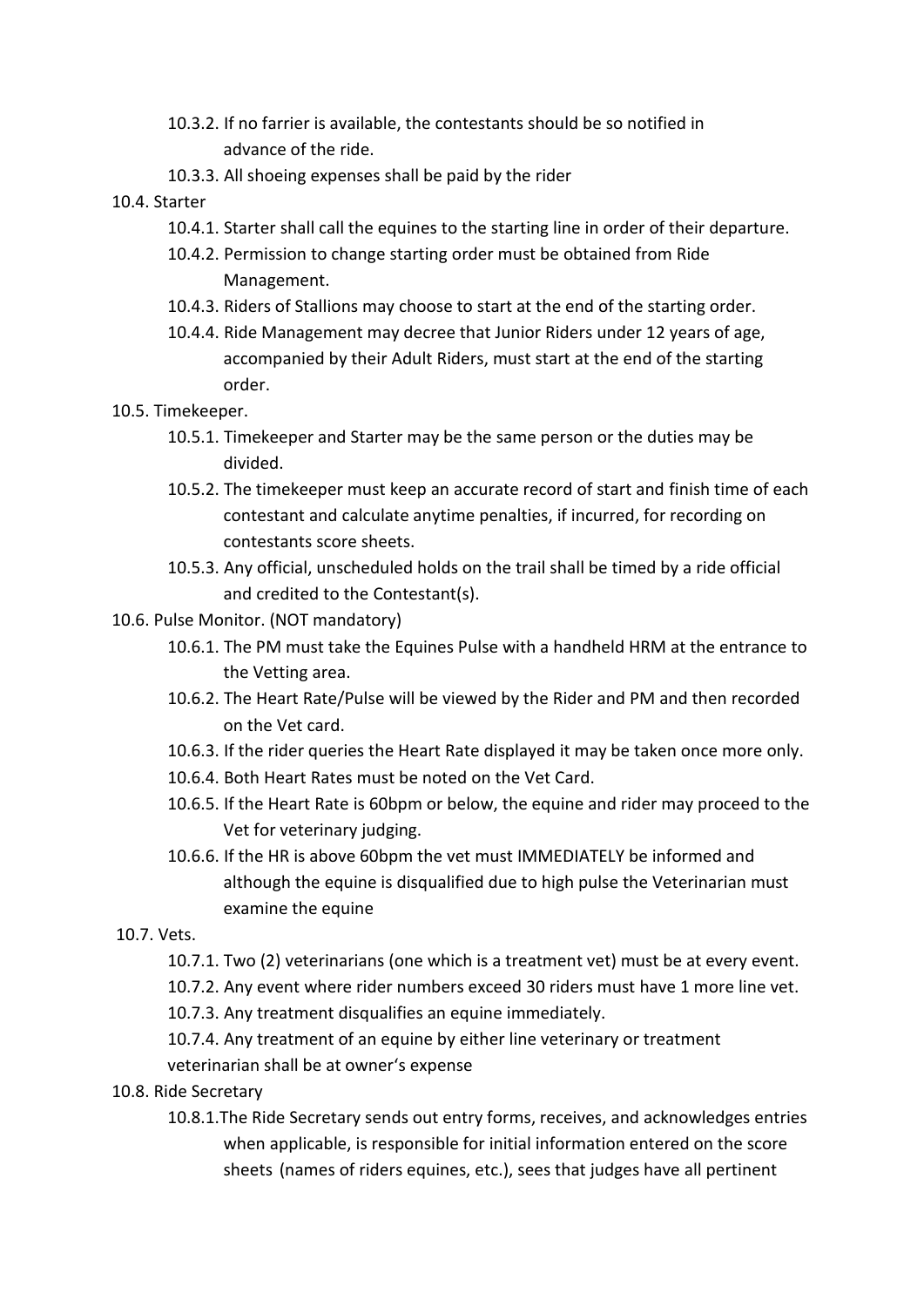information and equipment and supervises correct tallying of scores and subsequent placing of equines

- 10.9. Horsemanship Judges
	- 10.9.1. At least two (2) **j**udges (non-veterinary, lay judges) with appropriate experience and training are required for Trail Judges and Venue Judges.
	- 10.9.2. Absolute independent judging will be maintained in appearance and fact.
	- 10.9.3. The Judges shall have final authority on all questions of scoring and safety of the horse/rider combination.
	- 10.9.4 .Veterinarians shall have the final authority on the welfare of the horse and the Fit to Continue decisions
	- 10.9.5. Judges MUST understand and AGREE to use the standard DRASA judging procedures and score sheets without modification.

### **3. Provincial CTR Associations**

"Constituent Members" means those Members duly accepted as such members in terms of the geopolitical demarcations known as Provincial Associations as set out in this Constitution.

"Provincial CTR Association" means a body representing the various Clubs which affiliate to DRASA within a Province. This Provincial Association becomes a constituent member of the DRASA national council

- Provincial Associations seeking CTR benefits do not affiliate to DRASA, but are constituent members thereof.
- The members of DRASA shall be Constituent Members, being the Provincial Discipline Associations and in the case where a province does not have a Provincial Discipline Association, the Clubs in that province will be deemed the constituent member for that province, as defined in this Constitution. DRASA will also have Participant Members, who will affiliate annually, but who will vote at club level
- Each of the Provincial DRASA Associations shall consist of duly elected Representatives, representing the various affiliated clubs situated within their respective geo-political demarcations. In the case where a province has only one club, the club will operate as a constituent member for that province, until such time as other clubs form and a provincial association can be constituted by the said clubs.
- Constituent Members shall be those members as defined by their geopolitical areas and made up of their clubs as set out in this constitution

The jurisdictions of Constituent Members shall be limited by the boundaries of the provinces

- The Provincial associations form the DRASA Council and have as a member of the Council a very important role to play. Please see the duties of the Council in the Constitution
- Also please make sure you follow the Provincial Constitution of your Province for all duties of your association
- Provincial Associations must Sanction all Events Clubs wish to put on in their province and then forward the sanctioning agreement to DRASA head office for loading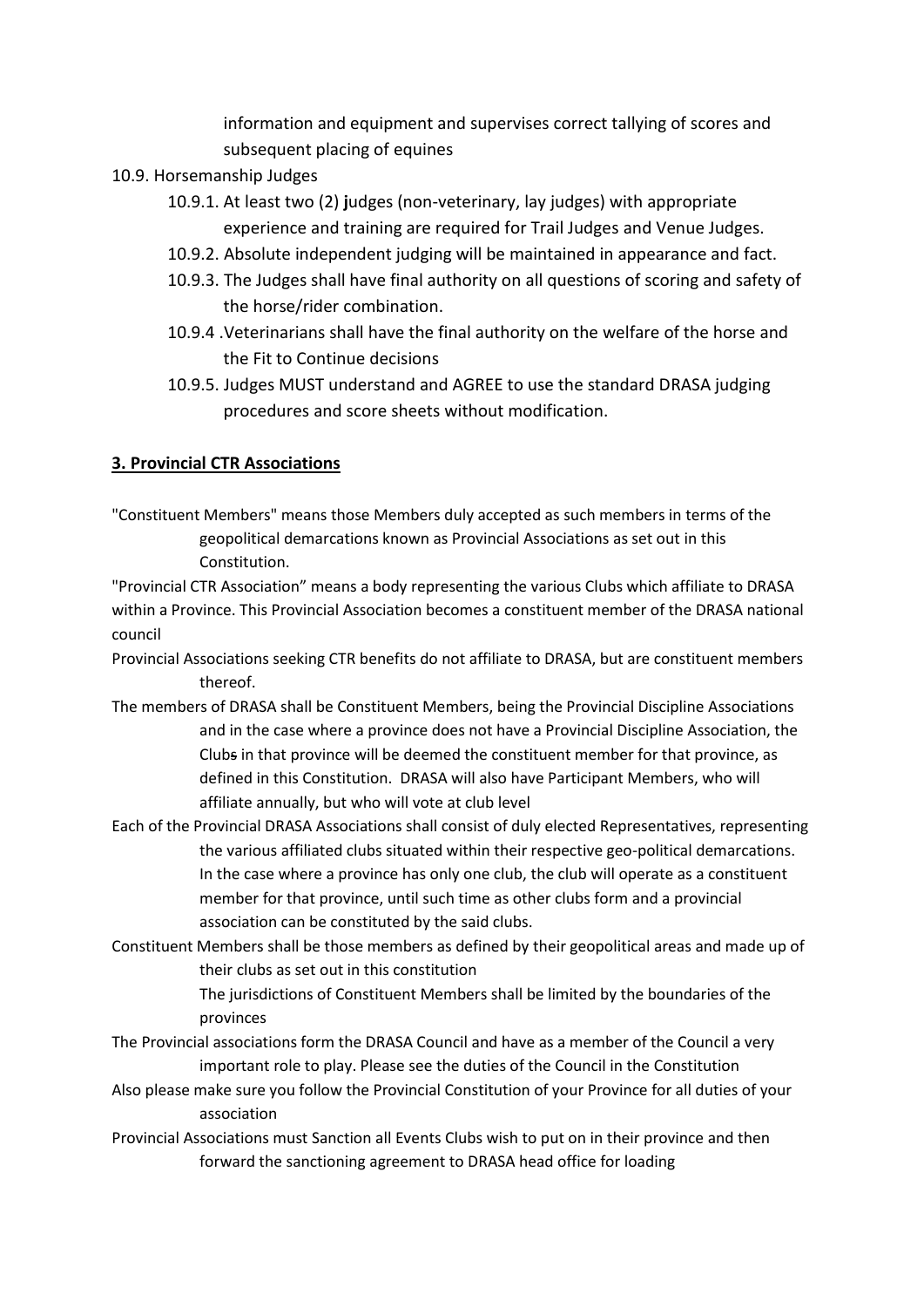Provincial Associations must collate all votes and nominations and queries from the Clubs and Participant members to the National Council when so required

Provincial Associations approve Club affiliations and forward to the Council for approval

### **4. DRASA Council**

"Council" means the national council of DRASA as constituted in terms of this constitution

### **18. THE DRASA COUNCIL**

- 18.1. Subject to the terms of this Constitution the DRASA Council shall be the highest authority of DRASA and shall determine its policy, decide upon its budget and give directives to the EXCO.
- 18.2. The DRASA Council shall consist of the following persons, each with one vote unless specified otherwise:
	- 12.2.1. The President,
	- 12.2.2. The Vice-President with or without a portfolio
	- 12.2.3. The Treasurer, who shall be an Ex-Officio member
	- 12.2.4. 9 (nine) members made up of a chairman of each of the provincial structures
	- 12.2.5. The Athletes Representative
	- 12.2.6 Secretary General, who shall be an Ex-Officio member
	- 12.2.7 Head DRASA judge, who shall have no vote
	- 12.2.8 Head DRASA timekeeper, who shall have no vote
	- 12.2.9 Head DRASA veterinarian, who shall have no vote
- 18.3. DRASA shall have the right to appoint, where needed, the following sub- committees, or distribute the portfolio among the members of DRASA Council.
	- 12.3.1. National Judges Committee
	- 12.3.2. National Judicial Committee
	- 12.3.3 Finance Committee
	- 12.3.4 National Veterinarian Committee
	- 12.3.5 National Timekeeping Committee
- 18.4 DRASA shall have the right to appoint any other subcommittee that could assist in the achievement of DRASA's overall goals and objectives, as may be decided by the DRASA council from time to time
- 18.5. DRASA Council may co-opt other persons as members in order to discharge specific functions provided that no co-opted member shall have a vote and provided further that although the predominant criterion for co-option shall always be merit, DRASA Council shall, as far as possible, seek to preserve a balance of men and women members.
- 18.6 Members of DRASA Council shall vote on all resolutions by a show of hands.
- 18.7. Members of DRASA Council shall decide on all matters by a simple majority vote.
- 18.8. Each member of DRASA Council shall have 1 (one) vote, and the President of any meeting of DRASA Council shall have a second or casting vote, in the event of an equality of votes, save and except at an Elective Annual General Meeting where the DRASA COUNCIL shall have no vote after item 19.4.8 of the AGM's Agenda.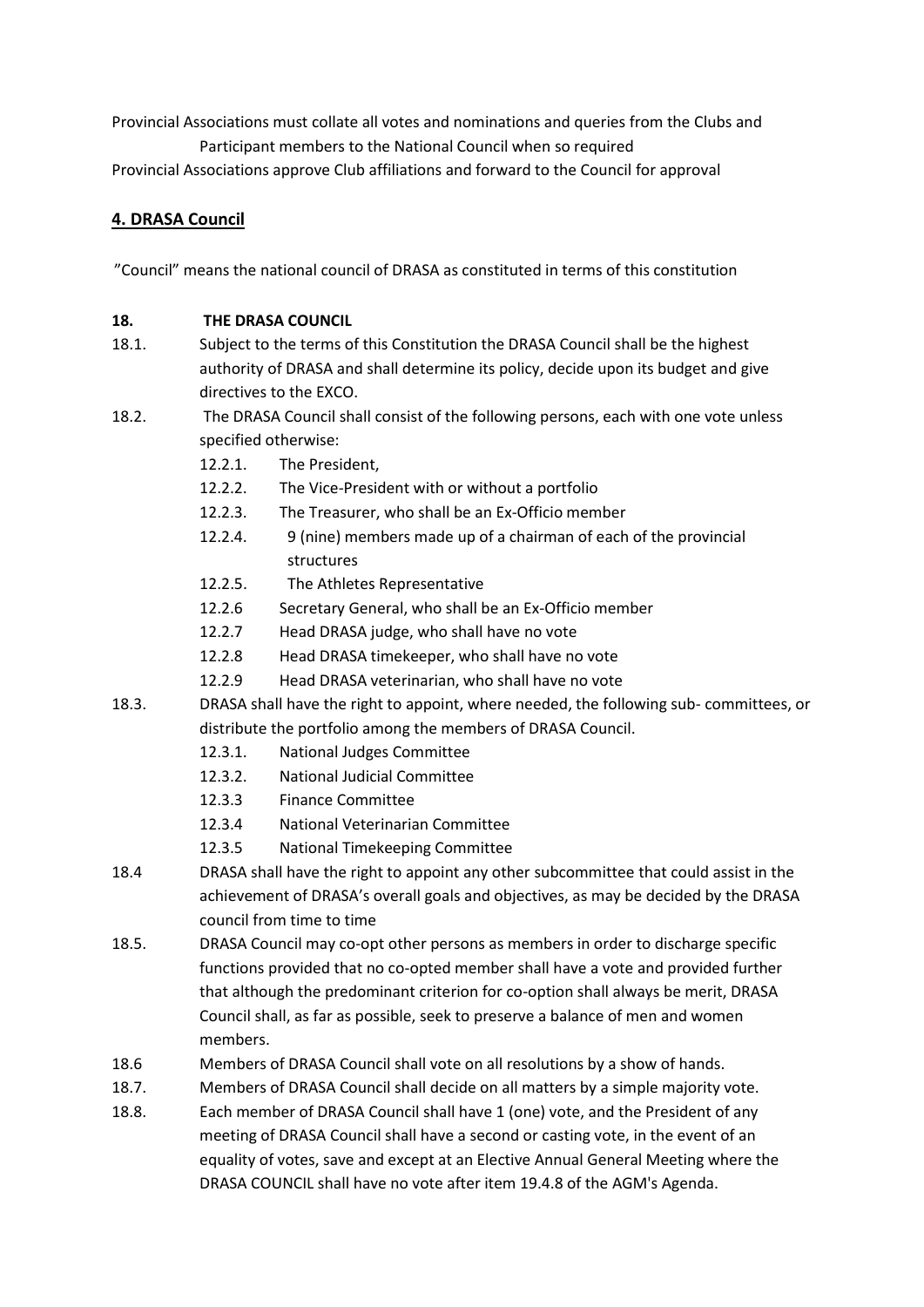- 18.9. The chairperson of any meeting of DRASA Council shall be the President, or in his or her absence the Vice President or in his or her absence such other Member of DRASA Council as shall have been appointed at that meeting by the Members of DRASA Council present and entitled to vote.
- 18.10. No person may serve for more than 4 (four) consecutive years as President, nor may any person serve for more than 4 (four) consecutive years as Vice-President.
- 18.11. DRASA Council shall meet not less than twice (2 times) per annum.
- 18.12. A quorum shall consist of 50% (fifty per centum) plus 1 (one) of the Ordinary Members in good standing.
- 18.13. Should there is not a quorum present at the appointed time and place for any meeting of DRASA Council or if there is not a quorum present during the whole of the meeting until proceedings have been duly concluded and declared by the chairperson of that meeting to have been concluded, such meeting shall stand adjourned for 30 minutes; and at such adjourned meeting those members of DRASA Council present and entitled to vote shall constitute a quorum and may transact the business of that meeting.
- 18.14. Except where otherwise stated herein and subject to the provisions of this constitution, DRASA Council shall be vested generally with all such powers and authorities as are necessary to promote and attain the objects of DRASA and, without in any way limiting the generality of the afore-going, DRASA Council shall have all such powers and authorities as are necessary to carry out the duties and functions referred to in paragraph 18.16.
- 18.15. 18.15.1. DRASA Council shall control all major expenditure of the funds of the Association and shall not incur any liability nor enter into any commitment which cannot be discharged out of the funds of the Association.
	- 18.15.2. No payment made on behalf of DRASA shall be valid unless signed by any 2 (two) of the President, the Vice-President, the Treasurer, or any other employee of DRASA who has been authorised by DRASA Council to have signing powers provided that it shall not be competent for the two signatures to be those employees of DRASA.
	- 18.15.2. DRASA Council shall be entitled to make any regulations, policies and bylaws and all such policies, by-laws or regulations necessary to promote the aims and objects of the Association and shall be binding upon members. Such regulations, policies and by-laws shall take effect as prescribed and further shall be ratified at the next OGM or AGM.
	- 18.15.3. DRASA Council may delegate the exercise of any of its powers and functions to a sub-committee of DRASA.
- 18.16. In addition to the foregoing, DRASA Council shall:
	- 18.16.1. Undertake and perform all such duties and functions as shall be decided by the Council;
	- 18.16.2. consider and, if thought fit, approve the separate constitutions, by-laws, rules, policies and regulations of each Member, and any amendments or alterations thereto;

Generally undertake and perform all such duties and obligations as are reasonably required to achieve the object of DRASA and to implement the policies to be followed by DRASA;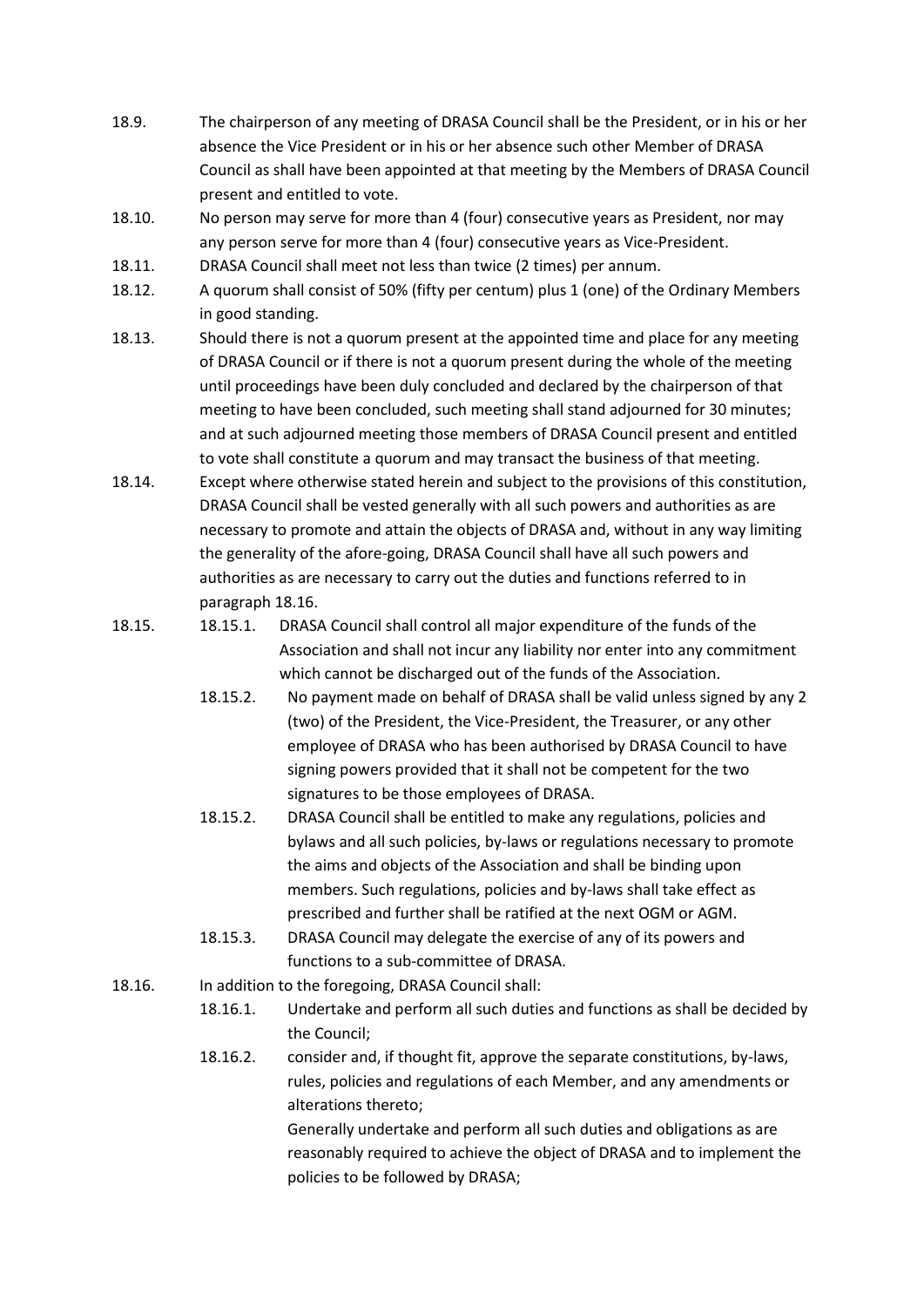- 18.16.3. formulate recommendations and resolutions for the consideration of the Council and to prepare the agenda for Council meetings;
- 18.16.4. subject to the provisions of the Constitution, make, amend, vary, repeal and enforce rules, by-laws, policies and regulations;
- 18.16.5 conduct disciplinary proceedings in respect of any infringement of this constitution or the by-laws, policies, rules or regulations or any agreement between any participant and DRASA or the rules of the sport and to impose sanctions whether by way of fines, or suspension or banning/ exclusion from participating in any championships, event or event held or being conducted under the auspices of DRASA or the activities of DRASA or by way of withdrawing monies for which any person would otherwise be eligible. For the purposes of this Constitution, all events and championships of whatsoever nature organised and/or run by Members of DRASA shall be deemed to be under the auspices of DRASA;
- 18.16.6. Impose and collect levies, subscriptions, dues and imposts;
- 18.16.7. Arrange, control, regulate and promote national events, championships and any other forms of competition;
- 18.16.8. Employ any person upon such terms and conditions as shall be decided and, when considered necessary or desirable, terminate the employment of any such person;
- 18.16.9. Decide upon and resolve any dispute between any Members, and/or Club, and/or persons who are members of such clubs;
- 18.16.10. Subject to 12 above, determine the area/s or jurisdiction of Members and vary or alter such areas from time to time when necessary
- 18.16.11. Co-opt any person to DRASA Council as may be required to achieve the objects of DRASA or fulfil any purpose incidental thereto;
- 18.16.12. form sub-committees, consisting of one or more persons, for any purpose incidental to the objects and powers of DRASA and, subject to the constitution, by-laws, policies, rules and regulations, delegate such of its powers to such sub-committees as may be required;
- 18.16.13. appoint special advisers and consultants, for any purposes, and terminate such appointment/s;
- 18.16.14. Accept or reject any application for membership subject to ratification by the Council;
- 18.16.15. open accounts with any recognised commercial banking or financial institution and invest any funds of DRASA and pay any such funds to any person (natural, corporate or otherwise) who has a valid claim for payment against DRASA;
- 18.16.16. Ensure that full and proper books of accounts are kept in accordance with sound accounting principles;
- 18.16.17. ensure that the said books of account and all records of DRASA's finances and assets are duly certified each year as soon as is practicable after the financial year end of DRASA which shall be 31 December of each year and that annual financial statements are prepared;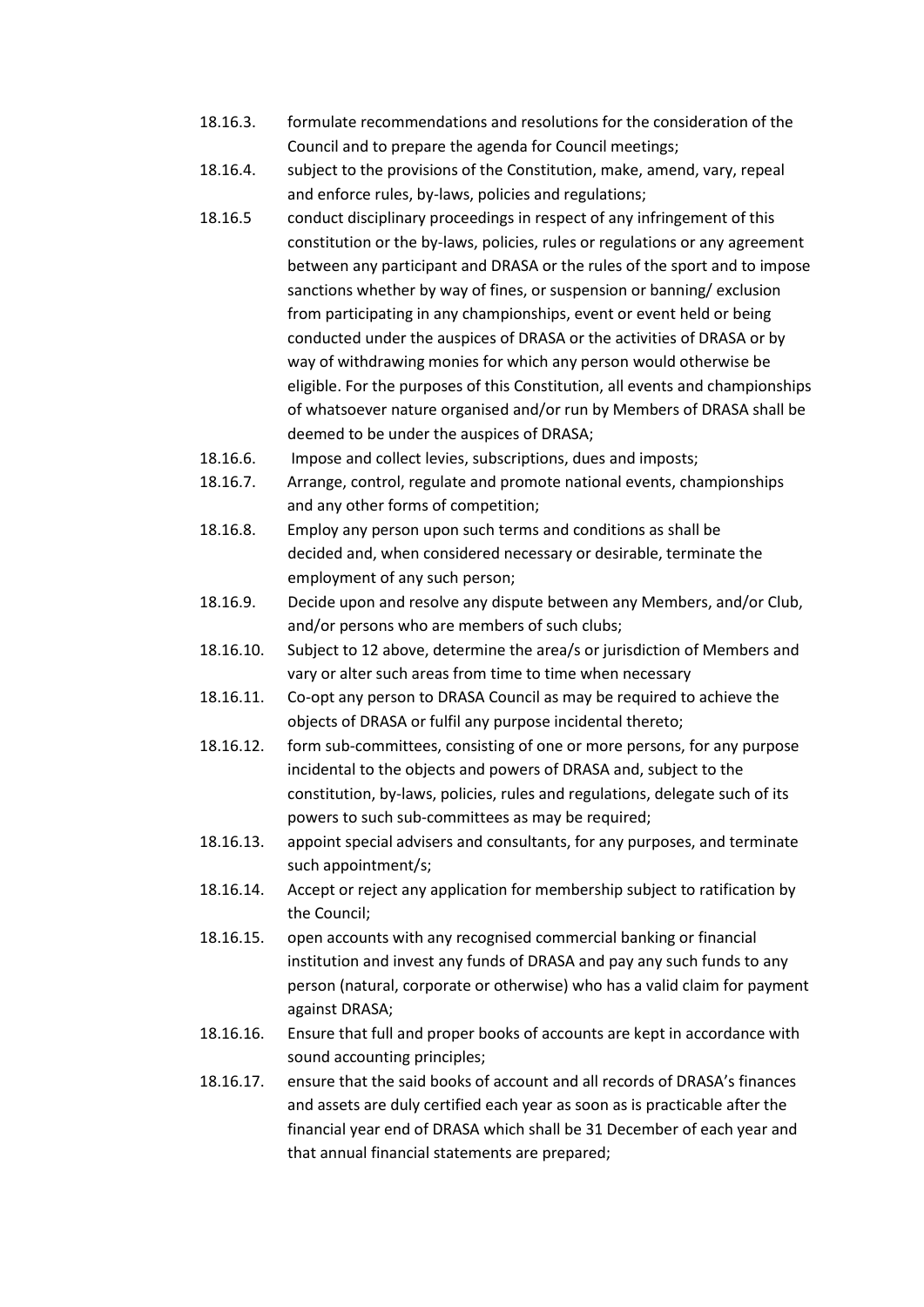- 18.16.18. deal with any question or issue arising out of or relating to or incidental to non-racialism;
- 18.16.19. Deal with any question or issue arising out of or relating to or incidental to non-sexism or discrimination on any grounds as referred to in this Constitution;
- 18.16.20. Actively manage Development and Transformation and to address any question or issue or matter concerning or incidental to development and transformation including budgeting for and expenditure on development and transformation;
- 18.16.21. Approve the employment and termination of employment of staff by DRASA including all matters incidental thereto and the review from time to time of all existing contracts of employment of staff and all matters incidental thereto;
- 18.16.22. Decide any question, issue or matter relating to logo's emblems, colours, or anthems for DRASA;
- 18.16.23. make recommendations on any question or issue relating to the affiliation to, or disaffiliation from, any macro or other body;
- 18.16.24. decide any question or issue relating to the use of DRASA facilities and/or other facilities incidental thereto and/or the standard thereof;
- 18.17. DRASA Council's jurisdiction shall not be limited to dealing with such matters as are referred to it but shall include the power and capacity to be proactive and initiate such enquiries and/or take such steps as DRASA Council seems fit.
- 18.18. It is recognised that it is desirable for all provincial bodies themselves to negotiate and achieve unified provincial bodies. Notwithstanding this, DRASA Council shall have the right and power to be proactive and to take such steps as it may to facilitate unity as may seem fit to ensure that any difficulties or problems in the way of unity in any province shall be overcome.
- 18.19. Any member of DRASA Council who, without having first obtained leave of absence from DRASA Council, shall otherwise than in circumstances beyond his or her control, not attend 3 (three) consecutive meetings of DRASA Council, of which meetings due notice has been given, shall be deemed to have resigned from DRASA Council.
- 18.20. No member of DRASA Council shall be entitled to any remuneration, but all members of DRASA Council shall be entitled to be refunded any disbursement incurred by any such member in fulfilling any duties or functions as shall be approved in advance by the DRASA Council.
- 18.21. Any Member, of any classification, shall be entitled to have a representative attend and speak at any meeting of DRASA Council; provided such Member shall have submitted written notification to the President of such intention and the full details of any matter such member is desirous of raising at such Meeting, not less than 10 (ten) calendar days prior to the date of such meeting.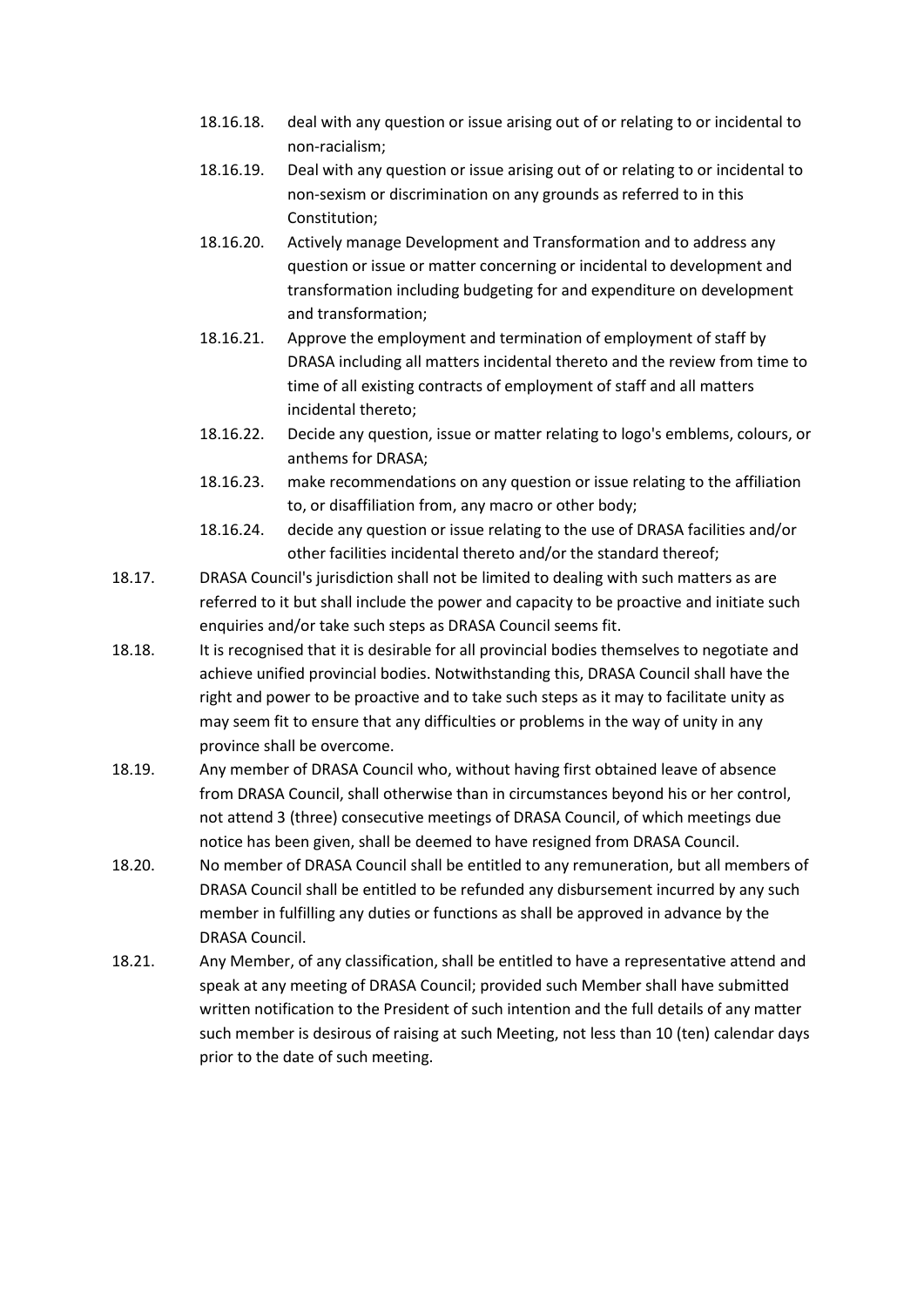### **5. DRASA EXCO**

### **23. EXCO**

- 23.1. The DRASA Council will appoint an Executive Committee at an AGM, SGM or OGM, comprising of:
	- 23.1.1. Office Bearers namely The President, Vice President, Treasurer and Secretary General
	- 23.1.2 The Athletes Representative
	- 23.1.2. Between One (1) and Three (3) representatives from the Constituent Members of DRASA Council duly elected by Council. The Constituent Members shall elect a Representative in the ratio of 1 Representative to represent 3 Provinces.
- 23.2. The EXCO shall meet at least 10 (ten) times a year.
- 23.3. The EXCO with the support of the Judicial Committee will function as the decisionmaking body around policy matters and shall be empowered to take decisions and to immediately undertake any action required of the Rules and Regulations of DRASA.
- 23.4. The EXCO shall appoint an independent Judicial Committee to deal with all disciplinary matters relating to the Membership and/or their individual members.
- 23.5 The President may call on any member of DRASA Council to attend an EXCO Meeting.
- 23.6 The minutes of the EXCO Meetings must be distributed to all members of DRASA Council.
- 23.7. The membership and representation of any sub-committee shall be decided and approved by DRASA Council.
- 23.8. Each sub-committee shall, subject to the provisions of this Constitution and to the policies, by-laws, rules and regulations of DRASA, perform such duties and functions as are delegated to it by DRASA Council.

### **24. POWERS OF EXCO**

- 24.1. Exco shall perform inter alia the following functions:
	- 24.1.1. The administrative functions of DRASA shall be the responsibility of Exco. In addition, Exco shall deal with any matters referred to it by the DRASA Council and shall report to the National Council;
	- 24.1.2 Exco shall decide on the executive structures and administrative procedures of DRASA as may be required from time to time;
	- 24.3.3 Exco controls and oversees the work of its own management committee, as well as the work of all Commissions and Technical Committees and has to ratify all their decisions.
- 24.2. Members of Exco shall vote on all resolutions by a show of hands.
- 24.3. Members of Exco shall decide on all matters by a simple majority vote.
- 24.4. Each member of Exco shall have 1 (one) vote and the Chairperson of any meeting of Exco shall have a second or casting vote, save and except at an elective annual general meeting where the executive shall not be entitled to vote on electoral matters, in the event of an equality of votes.
- 24.5. The chairperson of any meeting of Exco shall be the President, or in his or her absence the Vice President or in his /her absence such other Member of Exco as shall have been appointed at that meeting by the Members of Exco present and entitled to vote.